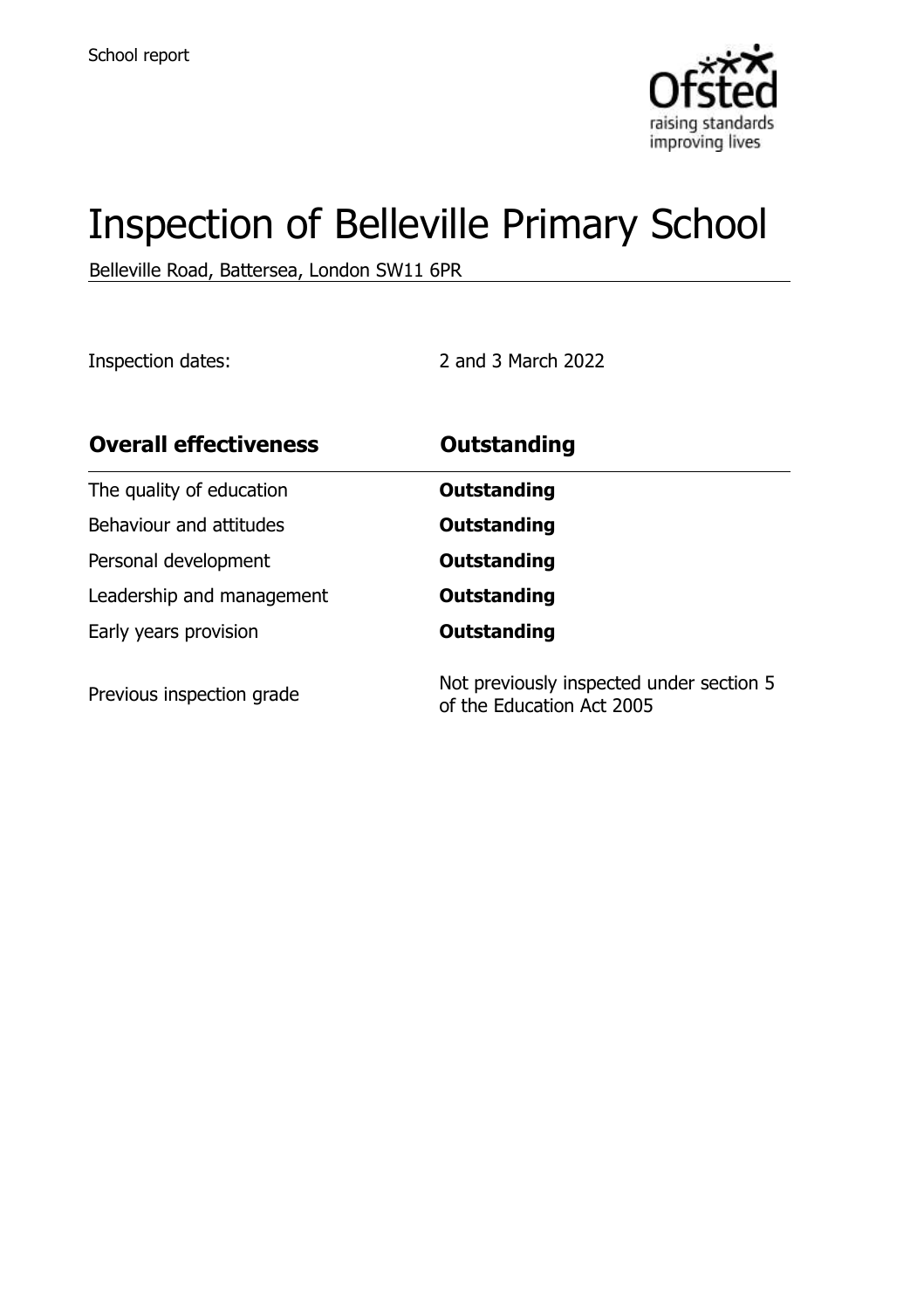

## **What is it like to attend this school?**

Pupils are safe and thrive at Belleville. They are very well prepared for the next stages of their education. This is because staff consistently exemplify the school's motto of having a 'relentless drive for improvement, excellence and equality'.

Pupils show respect and kindness towards others. This makes them feel safe. They behave maturely in their classrooms and around the school. Pupils understand different types of bullying and, although extremely rare, know what to do if they feel unsafe.

Leaders have planned a highly ambitious curriculum. Pupils develop detailed knowledge and understanding over time. They apply this in a range of interesting projects, producing work of a very high standard.

Pupils speak with enthusiasm about the rich curriculum they learn. They also participate in a wide range of after-school activities, from chess, musical theatre, and ballet to Mandarin, lacrosse, and crochet. Many of these activities are provided by specialist teachers, coaches, and tutors. This enables them to signpost pupils to opportunities beyond the school where they can further develop their talents.

Pupils eagerly take on additional responsibilities. For example, pupils represent their peers on the school or eco council. Pupils understand that these are examples of democracy and that voting means everyone has a voice in decision-making.

#### **What does the school do well and what does it need to do better?**

The curriculum in all subjects matches and regularly exceeds what is expected nationally. Leaders have identified the concepts and vocabulary they expect pupils to learn and remember at each stage of their education. This important knowledge is well sequenced so that pupils revisit it over time. Staff regularly check pupils' understanding. As a result, pupils remember what they have learned and apply it to more-complex ideas throughout the curriculum.

For example, in mathematics, children in the early years practise counting forward and back. This helps them to understand addition and subtraction. Older pupils apply this knowledge effectively when completing calculations involving fractions, decimals, and percentages. Similarly, in science, younger pupils learn about the features of different animal groups. Older pupils use what they have learned about birds to design and make aerodynamic models. Pupils understand and explain how they work the way scientists do in using biomimicry to solve problems.

Leaders place value on developing pupils' speaking and listening. In the early years, children are expected to answer questions in full sentences using the right vocabulary. This builds throughout the school because the curriculum identifies opportunities for pupils to engage in dialogue and debate. For example, pupils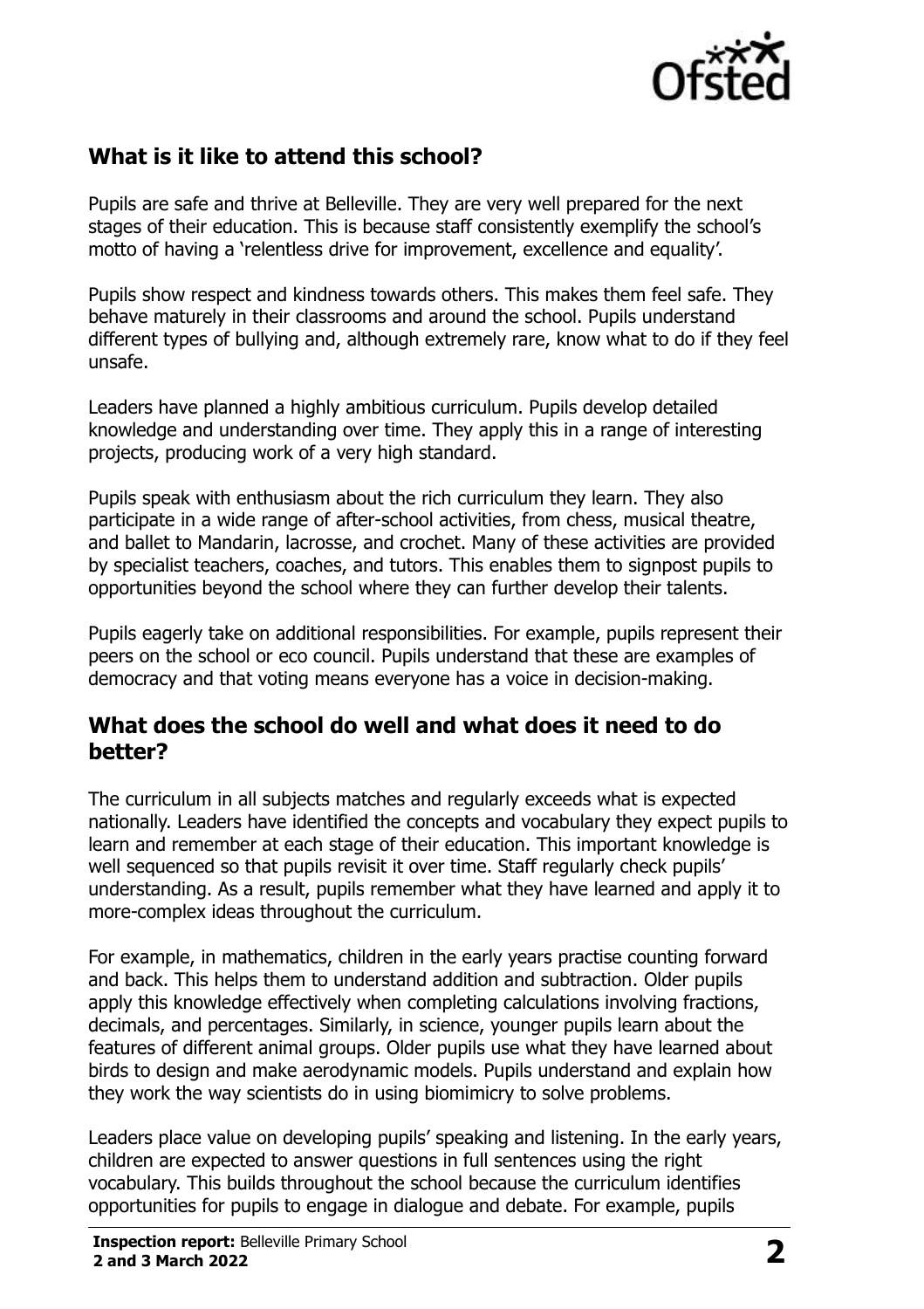

learning about the philosophers of the ancient world in history are confident to discuss the extent to which they agree with Aristotle's concept of perfection.

Reading is a high priority. Staff have been well trained to teach reading and do so with precision. This ensures that pupils read with fluency and accuracy. Children in the early years practise the sounds they need regularly. This helps them read and learn new sounds with confidence. Pupils who struggle to read are quickly identified and supported to catch up with their peers. Pupils enjoy listening to the stories they have read to them. They thrive on learning more-complex vocabulary and enjoy the range of non-fiction, fiction and poetry they have access to.

Pupils with special educational needs and/or disabilities (SEND) are swiftly identified. Staff have received extensive training to provide pupils with the help they need to access the same curriculum as their peers.

Pupils behave very well in lessons. They engage positively with their learning and show maturity when working alone or with others. They are confident to ask for help and to help others who may need it. Pupils' excellent behaviour extends beyond the classroom when they move around the school and outside in the playground. Leaders check attendance and punctuality carefully. Clear systems are in place to help families improve these areas.

Pupils' personal development is carefully considered. The curriculum helps pupils understand how to stay physically and emotionally safe, and the diverse society in which they live. Pupils speak confidently about the importance of equality and challenging discriminatory language and behaviour.

The trust board and local governing body work well together. Their shared expertise and experience allow them to support and challenge leaders effectively. They have a very astute understanding of the school's strengths and areas they want to improve further.

Staff are proud to work at Belleville. They receive extensive professional development and are appreciative of this. They feel their workload is well managed by leaders who welcome their input on how the school operates. Teachers at the very beginning of their career feel especially well supported.

# **Safeguarding**

The arrangements for safeguarding are effective.

Staff have been thoroughly trained to understand their role in keeping pupils safe. They refer any concerns they have promptly. Leaders actively seek the advice and guidance they need from the local authority and other agencies. This ensures families receive the help they need.

The curriculum has been designed to help pupils to understand how to stay safe, including when online. For example, pupils have worked with the Wandsworth Young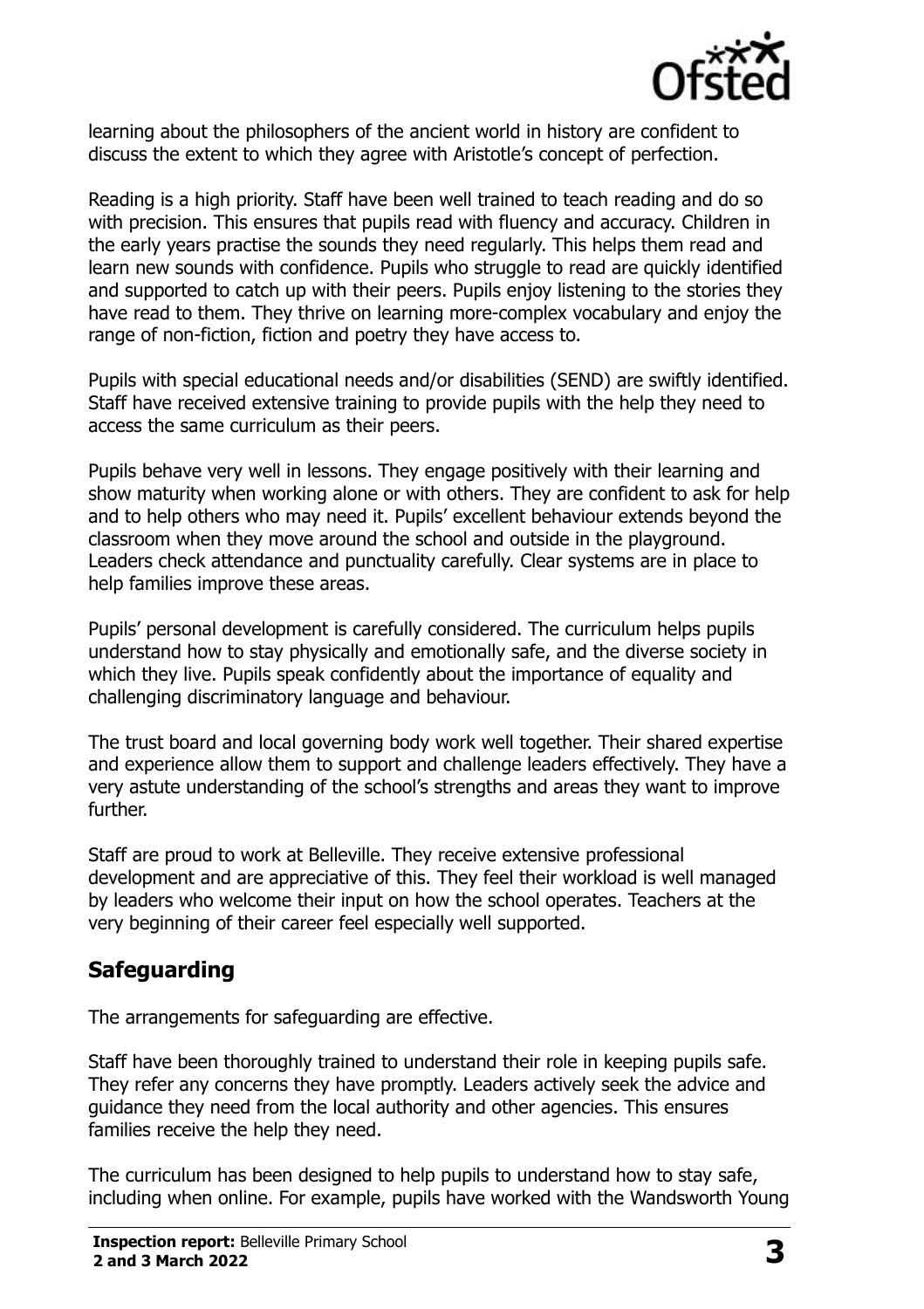

Citizens Project to understand local risks. Pupils feel safe and know how to stay safe. Parents who responded to the online survey agree their children are well looked after in school.

## **How can I feed back my views?**

You can use Ofsted Parent View to give Ofsted your opinion on your child's school, or to find out what other parents and carers think. We use information from Ofsted Parent View when deciding which schools to inspect, when to inspect them and as part of their inspection.

The Department for Education has further quidance on how to complain about a school.

If you are the school and you are not happy with the inspection or the report, you can complain to Ofsted.

## **Further information**

You can search for published performance information about the school.

In the report, 'disadvantaged pupils' refers to those pupils who attract government pupil premium funding: pupils claiming free school meals at any point in the last six years and pupils in care or who left care through adoption or another formal route.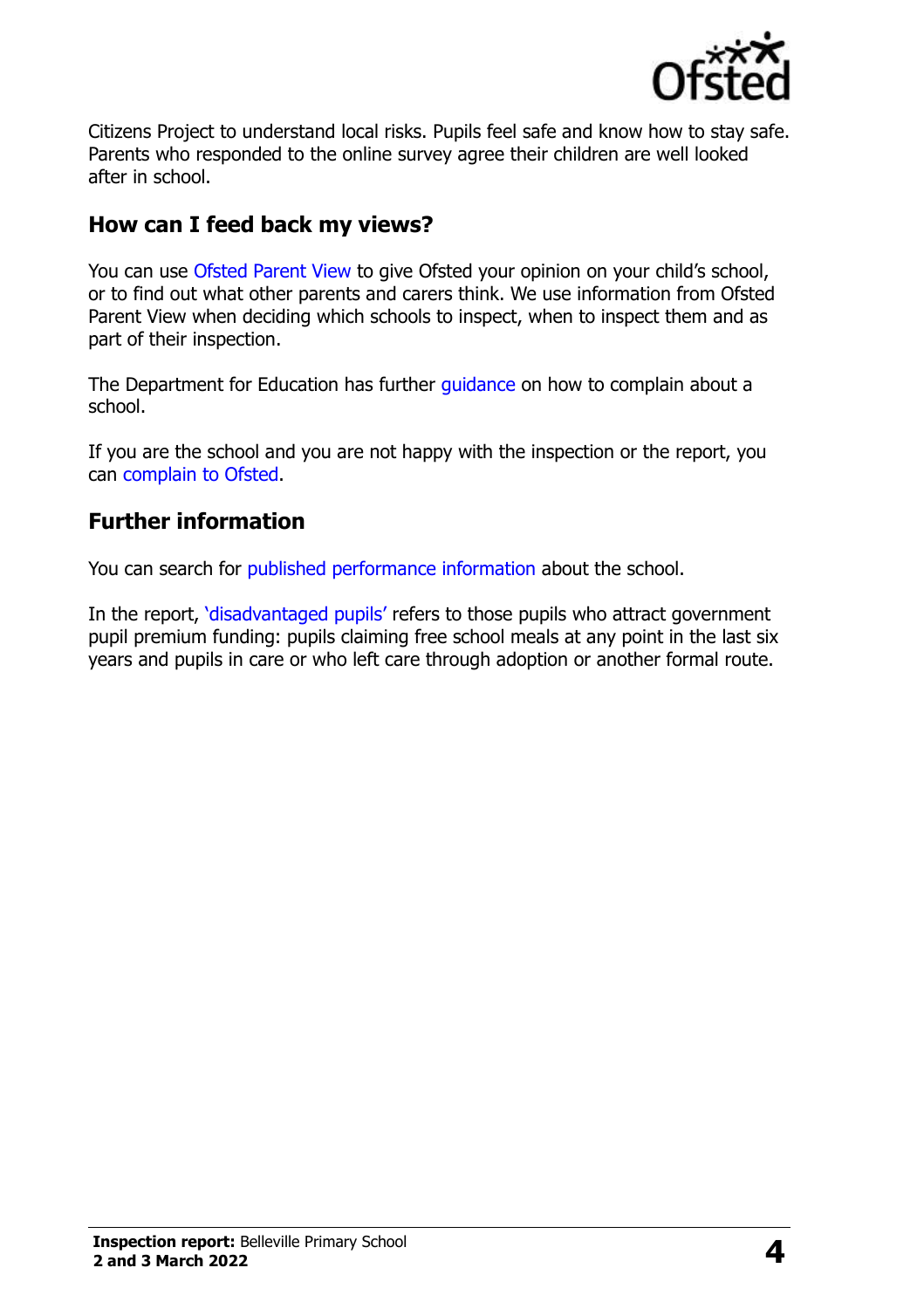

## **School details**

| Unique reference number             | 137563                                                                |
|-------------------------------------|-----------------------------------------------------------------------|
| <b>Local authority</b>              | Wandsworth                                                            |
| <b>Inspection number</b>            | 10199418                                                              |
| <b>Type of school</b>               | Primary                                                               |
| <b>School category</b>              | Academy converter                                                     |
| Age range of pupils                 | 3 to 11                                                               |
| <b>Gender of pupils</b>             | Mixed                                                                 |
| Number of pupils on the school roll | 922                                                                   |
| <b>Appropriate authority</b>        | Board of trustees                                                     |
| <b>Chair of trust</b>               | <b>Brian Ledbetter</b>                                                |
| <b>Headteachers</b>                 | Sarah Atherton and Mary-Lyne Latour                                   |
| Website                             | www.belleville-school.org.uk                                          |
| Date of previous inspection         | Not previously inspected under section 5<br>of the Education Act 2005 |

## **Information about this school**

- Belleville Primary School is much larger than the average-sized primary school.
- The school is based on two sites.
- The school converted to academy status in 2012. The school joined the Quality First Education multi-academy trust in 2017.
- The current headteachers were appointed in 2016.
- The school does not use any alternative provision.

#### **Information about this inspection**

The inspectors carried out this inspection under section 5 of the Education Act 2005.

- This was the first routine inspection the school received since the COVID-19 pandemic began. Inspectors discussed the impact of the pandemic with school leaders and have taken that into account in their evaluation.
- The inspection team completed deep dives in these subjects: reading, mathematics, science, art, and history. To do this, they met with subject leaders, had discussions with staff and pupils, visited lessons and looked at pupils' work.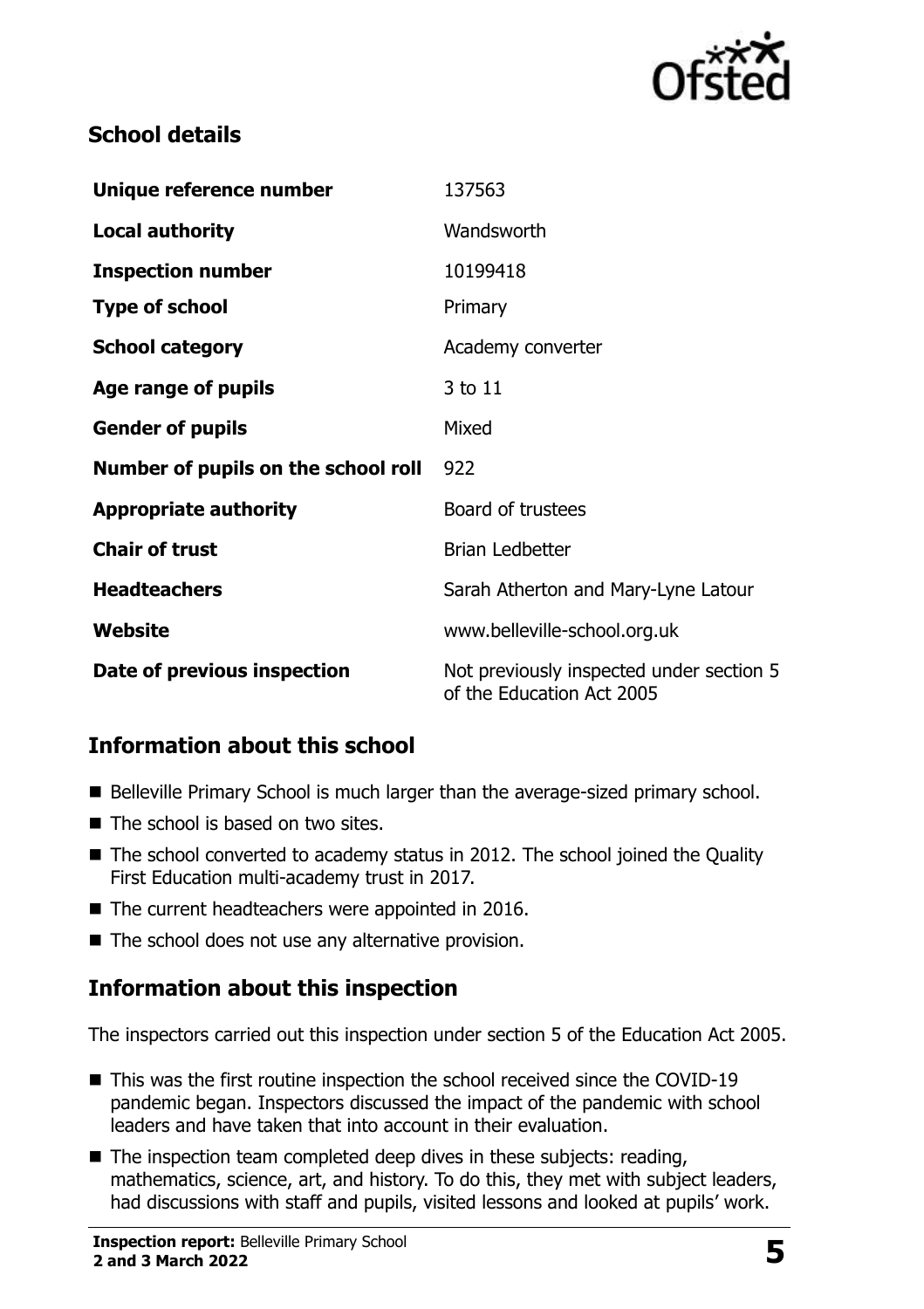

Inspectors also considered leaders' plans and pupils' work in geography, computing and music.

- Inspectors scrutinised a range of documents, including leaders' evaluation of the school and priorities for improvement.
- Inspectors met with senior leaders, a selection of subject leaders, teachers, and the safeguarding and attendance officers.
- Inspectors met with the chief executive officer of the Quality First Education multi-academy trust. They also met with two members of the trust board, including the chair, as well as the chair of the local governing body.
- The inspection team reviewed the arrangements for safeguarding by scrutinising records and through discussions with staff and pupils.
- The views of pupils, parents, and staff, as gathered through discussions and Ofsted's surveys, were considered.

#### **Inspection team**

| Nick Turvey, lead inspector | Her Majesty's Inspector |
|-----------------------------|-------------------------|
| Sean Flood                  | <b>Ofsted Inspector</b> |
| <b>Teresa Neary</b>         | Ofsted Inspector        |
| Sara Morgan                 | Ofsted Inspector        |